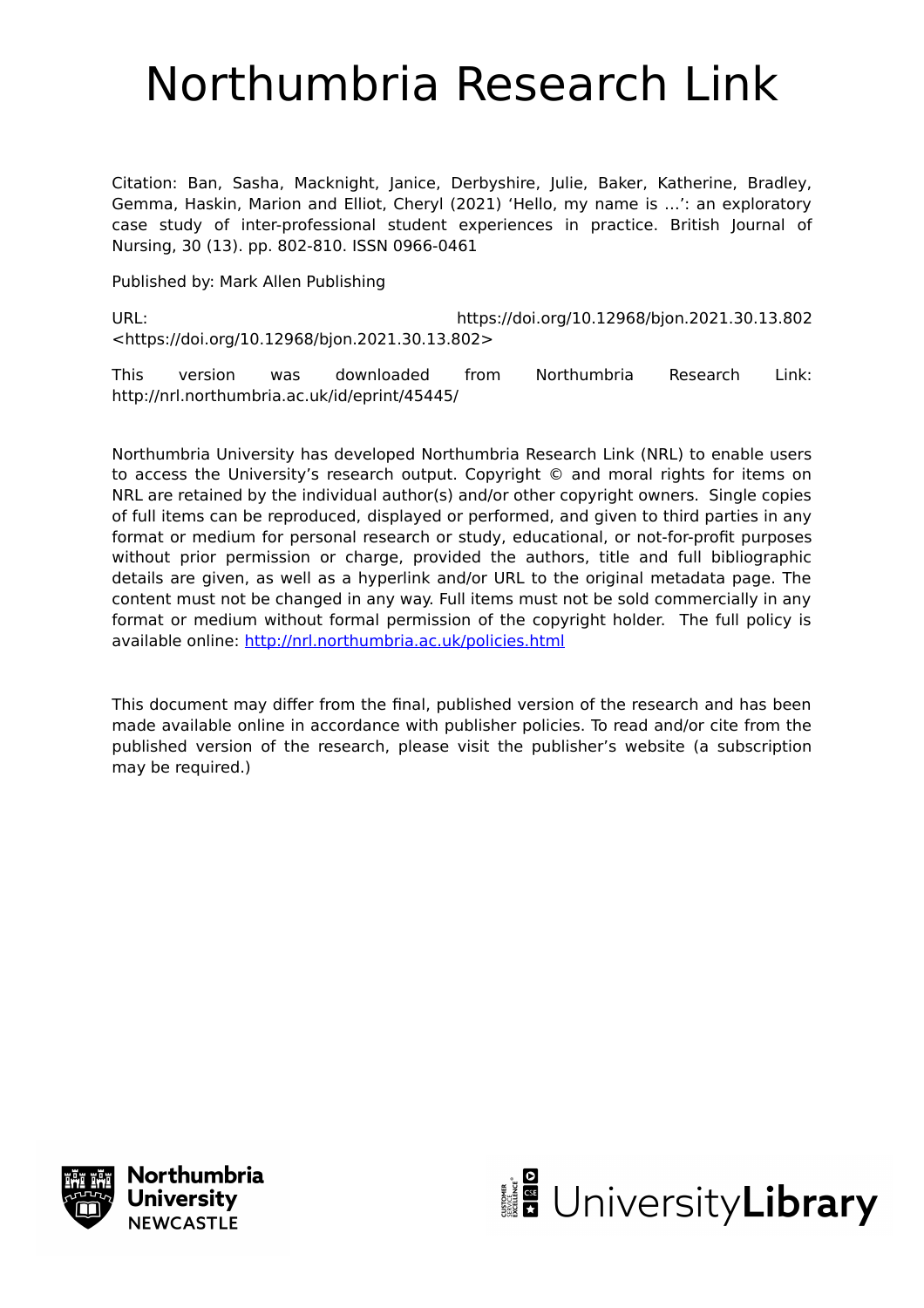*This document is the Accepted Manuscript version of a Published Work that appeared in final form in the British Journal of Nursing, copyright © MA Healthcare, after peer review and technical editing by the publisher.*

## Publication for British Journal of Nursing

Article Type: Original Research

Title: Hello, my name is...: An exploratory case study of interprofessional student experiences in practice.

Keywords: Case study research; compassion; safety; sense of belonging; student experience; uniforms

#### Abstract:

*Background:* The 'hello my name is campaign' identifies the importance of compassionate care and places focus on the importance of an introduction. Further research identifies that using names is key for providing individuals with a sense of belonging and can be vital in ensuring patient safety.

*Objective:* To investigate the student experience of having 'hello my name is...' printed onto student uniforms and implement this campaign in practice.

*Design:* A case study was used to capture the experiences of 40 multi professional health care students in practice. Participants were asked to complete a reflective diary during their first week in practice and attend a focus group with 4-8 other students.

*Setting:* A Higher Education Institution in the North East of England with students from adult, child and learning disability nursing, occupational therapy, physiotherapy and midwifery programmes, in a variety of clinical placements throughout the region.

*Findings:* The implementation of the hello my name is campaign and logo branding on the uniforms of students reported an increase in the amount of times students were addressed by their name in practice. Participants reported that the study helped them to quickly develop a sense of belonging when on placement, aided them in delivering compassionate care and occasions when patient safety was improved were reported.

*Conclusion:* The use of names is a key feature in human relationships and the delivery of compassionate care, and we advocate the use of the 'hello my name is' campaign for all healthcare professionals.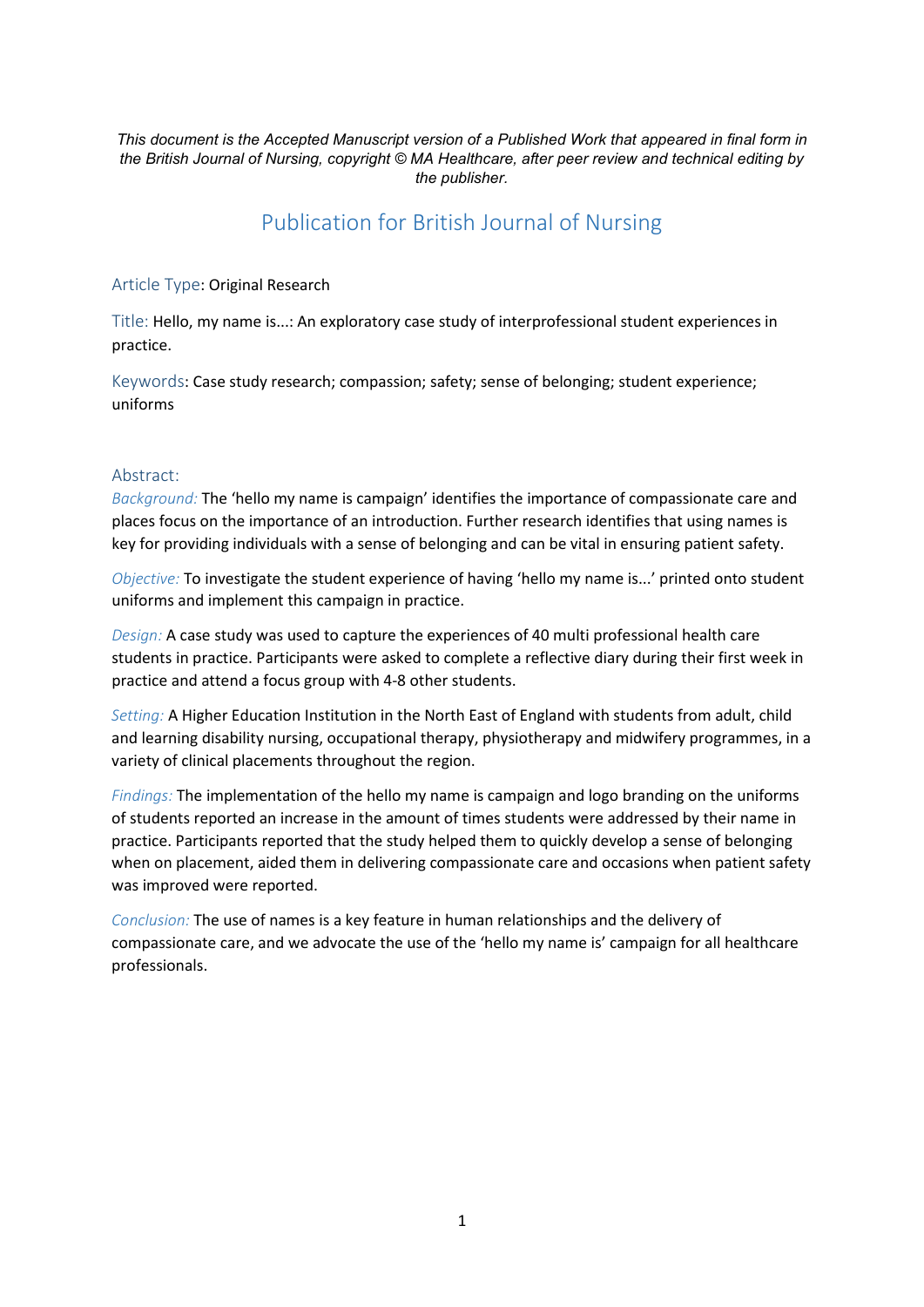## Introduction

In a health care setting, at the core of each person is the need to seek out interaction with others whether that be through our verbal or non-verbal interactions, it is fundamental to who we are as human beings (Blumer, 1969). From an early age we learn about the importance of introductions to each other, which is seen as the first step in social etiquette enabling the formation of relationship and social interaction, regardless of the culture or the circumstances; personal, professional or social. It produces a sense of commonality. The Nursing Midwifery Council (2018), identifies this behaviour as an element of promoting professionalism and trust and the Health and Care Professions Council (2018a,b) and Royal College Occupational Therapists (2017) emphasise the need to be aware of how this affects the engagement of people in their own health care. Therefore, it must be questioned why so often, at the most traumatic or vulnerable times, health care professionals fail to introduce themselves.

Yet a lack of a basic introduction was experienced during a hospital stay by Kate Granger in 2013 and the momentum which grew when she talked about the issue suggested her experience was far from unique. Granger reflected that during her admission she "lost count of the number of times I have to ask staff members for their names. It feels awkward and wrong. Introducing yourself is the basic first step" (Granger, 2013). As healthcare professionals we pride ourselves on the uniqueness of the therapeutic nature of the patient relationship, yet Kate Granger, passionately articulated that the core foundation of communication was often flawed.

The campaign introduced on social media by Kate and Chris Granger, highlights the importance of prompt and effective communication, treating all patients with respect and dignity and the delivery of compassionate care (NHS England, 2015). Since its launch in 2013, the campaign has gained momentum with healthcare staff wearing badges, scrubs with embroidered names or the #theatre cap challenge in operating environments (Baverstock & Finlay, 2020).

As well as the benefits to compassionate care, links between #hellomynameis, and patient safety have been drawn in previous studies (Kitson *et al.,* 2013; Conroy *et al.,* 2017) with parallels to Maslow's Hierarchy of need (1943) which identifies physical and psychological safety as fundamental to meeting other human needs. Conroy *et al.* (2017, p.6) states that "therapeutic relationships and engaging respectfully with patients enables nurses and other health care professionals to identify patients' unique physical and psycho-social safety needs and address these needs in a personcentred way". There are high profile examples where failing to meet fundamentals of care can link to wider patient safety failures (Francis, 2013) and returning to the words of Kate Granger, a good introduction is "the first rung on the ladder" of compassionate, person-centred care (2013)

It is clear from the literature and the support nationally that the #hellomynameis campaign is much more than a friendly introduction but is an important driver in the delivery of person centred, compassionate and safe care for all patients. However, from the outset of the campaign in 2013 the experiences of those involved in the initiative have not been studied which provided the rationale for this study. This paper will present a research study that explored multi professional health care student experiences of using the #hellomynameis campaign in practice with the logo and their first names printed on their uniform.

Furthermore, the introduction of this campaign to students from a variety of pre-registration healthcare programmes may possibly have added impact due to student's frequent movement in and out of healthcare teams. It was highlighted in Chesser-Smyth's study (2005) that when students are made to feel part of a clinical team, this reduced anxiety in clinical placements. Additionally, an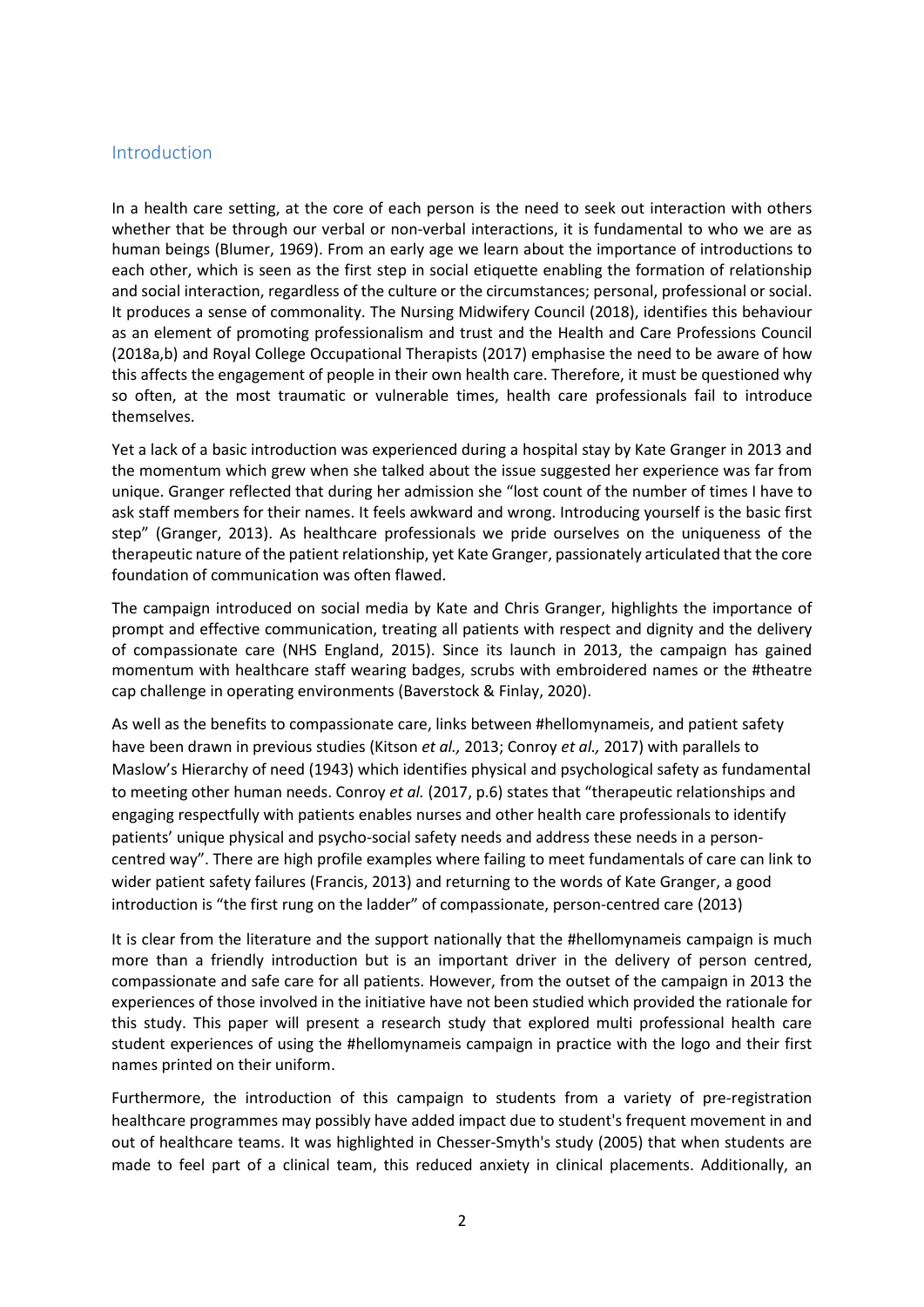unfriendly atmosphere from clinical staff has been found to be one of the three biggest causes of stress for pre-registration nursing students (Evans and Kelly, 2004), and students report feeling undervalued if clinical staff do not address them by name (Martin, 2019).

Students are generally not supplied with the #hellomynameis badges whilst in practice, unlike permanent staff within some health care organisations and limitations to name badges have been identified. Some of these limitations include interference with electronic devices (from magnets), infection control and lost badges. Therefore, as part of this study funding was secured to permanently print the logo and their first name on the uniforms of each student participant.

## Aims and Objectives

## Aims

To investigate the experience of having #hellomynameis imprinted on multi professional healthcare students' uniforms.

## **Objectives**

- To select students from a variety of healthcare professions to participate.
- Collect data from reflective diaries from the students' first week in clinical placement with #hellomynameis imprint.
- Conduct focus groups with mixed multi professional groups of health students following their clinical placements.

## Methods

## Study Design

A case study research design was used, underpinned by a critical realist philosophy. Critical realism supports the notion that there is a reality independent of people's thoughts and actions and in particular, that this reality can be examined at a causal level by exploring the mechanisms which generate events (Bhaskar, 1978). Therefore, the study was designed to examine events experienced by healthcare students related to wearing a name logo, and to reflect on causal mechanisms which led to or influenced these events. Importantly, critical realism also supports pragmatism in the design of methodology and methods, designing research methods which are fit for purpose and can examine multiple layers of reality (Haigh et al, 2019)

Stake (2000) suggests a case is whatever bounded system is of interest to the research. It can be a common or everyday phenomenon, or the case can be an individual, organisation, process or an event (Yin 2012). In this study, the 'case' was the phenomenon of wearing a name logo as experienced by student health professionals on a period of practice placement. Case studies can deal with complexity where there are many variables and support using multiple sources of evidence, and data collection over time, to contribute to a rich portrayal and understanding of the phenomenon to inform education and practice (Simons, 2009; Yin, 2014).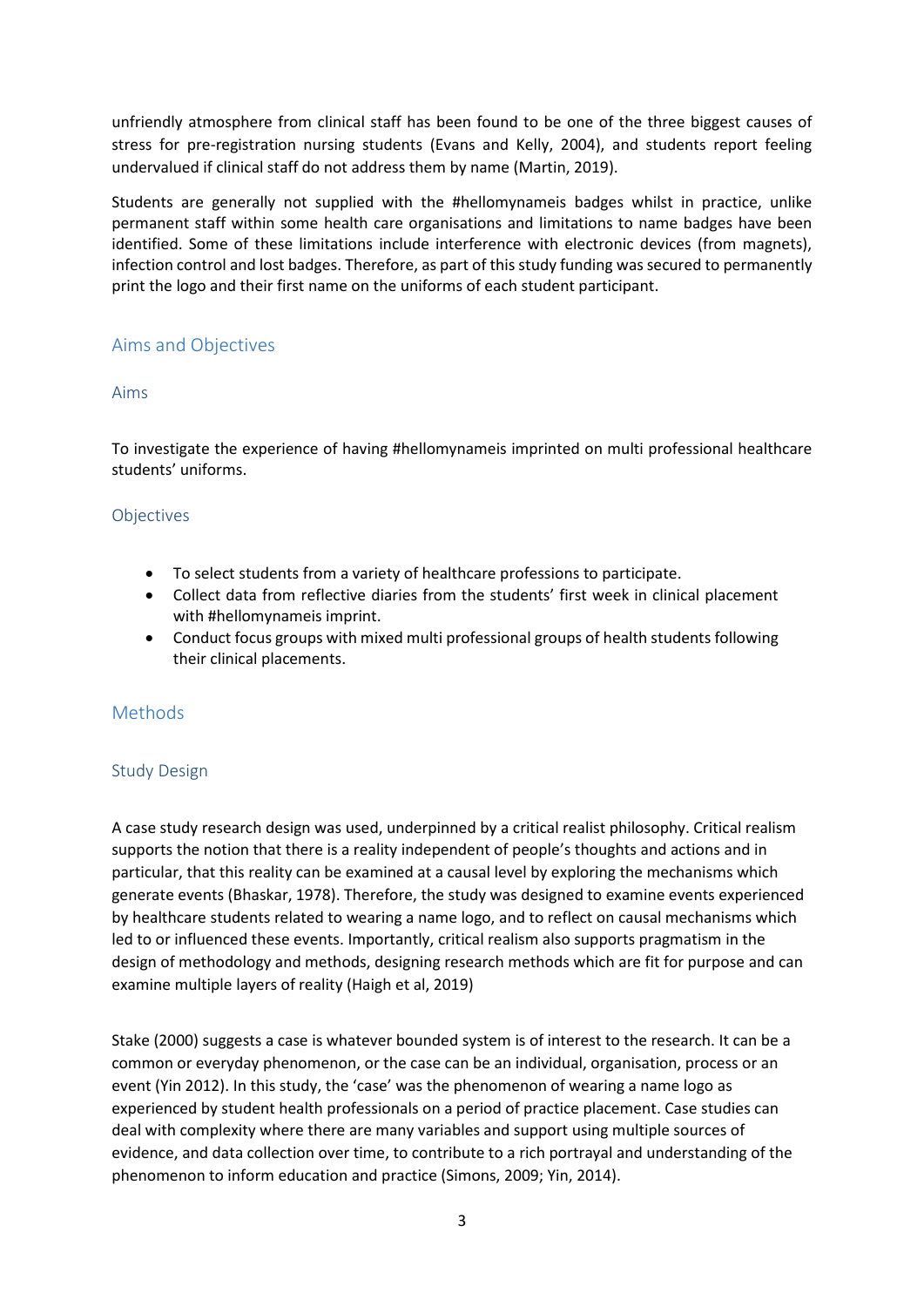## Sampling

All participants were recruited from one Higher Education Institution in the North East of England. Purposive sampling was utilised to identify pre-registration health professional students who would be due to attend a period of practice education within the identified study period. All students had also had at least one prior period of practice placement. Students were from both BSc and MSc preregistration programmes with all students in their final year of study.

An email was sent to all eligible students detailing the project, with a request for a response within ten days of receipt of the email. Of those who responded to the email, 67 students were approached to take part with 53 students attending a study launch event and giving consent to be involved. The final sample of 53 students represented adult nursing (n23), child nursing (n13), learning disabilities nursing (n3), midwifery (n8), physiotherapy (n4) and occupational therapy (n2). After this initial launch event, 40 students in total submitted diaries and 30 students attended focus groups.

#### Data collection

Whilst on placement all participants were asked to complete a reflective diary for one week to document their experiences of wearing the uniform including reactions and feedback from staff, other students, patients and families. Reflective diaries are regarded as a valuable tool to record not only rich descriptions of events, but they can also include emotional responses to experiences (Bedwell, McGowan and Lavender, 2012). Reflective diaries were completed by 40 students and sent back to the research team electronically for analysis.

After completion of the placement students were allocated to one of five focus groups (n30) with 4- 8 students in each group from different professional groups. Focus groups were facilitated by two members of the research team. Focus groups enabled the researcher to bring students together collectively to interpret and further understand the students' experiences, whilst allowing them to share personal perception of experiences with one another (Krueger & Casey, 2014). Each focus group lasted between 30 and 45 minutes and a guide ensured a standardised approach for all facilitators. Each focus group was audio-recorded, which allowed for later transcription verbatim by an independent person, external to the research team.

## Data analysis

Reflective diaries data were either handwritten or electronically submitted by participants and focus group data was transcribed verbatim. Data analysis was completed by the research team using a process of thematic analysis to uncover patterns in the qualitative data (Miles and Huberman, 1994). The research team included eight members of staff, representative of the professional groups involved in the study and all team members were involved in the review of diaries and focus group transcripts.

Initial codes using key words and phrases were identified, which are the critical link between data collection and the explanation of meaning (Campbell, 2015). This was followed by the development of themes, which were agreed during face to face meetings, where the research team were able to discuss and compare their generated codes and themes. These meetings aimed to reduce the risk of researcher bias and enhance the trustworthiness of the data (Lincoln and Guba, 1989).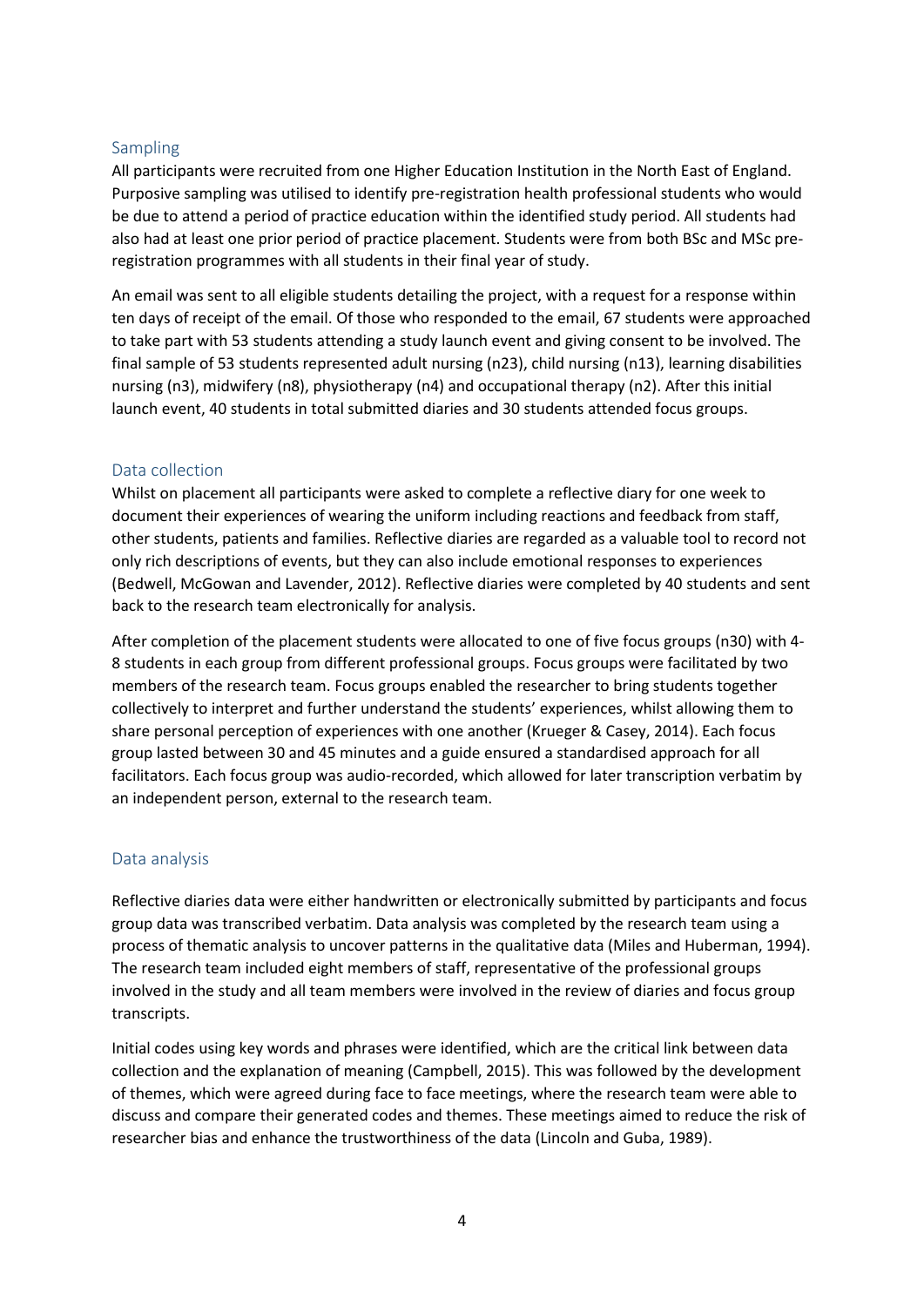## Ethical Considerations

Ethical approval was gained from Northumbria University Ethics Committee (17464). Voluntary consent was gained from the outset and participants were provided with a participant information sheet and consent form. This included their written permission to access and use data from the reflective diaries and the focus groups. Students were aware that they had the choice to withdraw from the study at any time with no impact to their university studies.

## Findings

From the qualitative analysis of reflective diary and focus group data, five main themes emerged: care and compassion; a sense of belonging; safety; a positive experience; and challenges and suggestions for improvement. These findings will be supported by verbatim quotes, identifying data sources in brackets (Figure 1).

Figure 1 Key for Data Source FG = Focus Group and number of Focus Group RD = Reflective Diary P = Participant number

## Care and Compassion

Participants shared many examples of how the knowledge of their name, and the ease with which patients and families could see this, impacted on the delivery of compassionate care. Primarily, examples related to how participants perceived the name logo had helped them with relationship building and aided with developing connections on a human and personal level, often within sensitive situations:

*"I believed it made me more approachable to parents who are potentially stressed who did not have the extra job or remembering my name"* (RD, P6).

*"It's like, taking that stranger vibe out of the way. Just to create that relationship, I suppose. I think it's quite nice to be in that position"* (FG4, P3)

*"It just makes you more approachable…people could, erm, feel like they can approach you and you're more personal…they could like maybe feel more comfortable to come and, like, disclose stuff to you"* (FG5, P4)

Some participants suggested that they perceived knowledge of their name aided with minimising differences between healthcare professionals and patients and families, and this in turn could also act as an enabler to therapeutic relationships:

*"Like, we know a lot about them, names, addresses, we've got everything on them, and they know nothing about us. And I think they've got a name, it kind of balances that out a little bit"* (FG5, P1)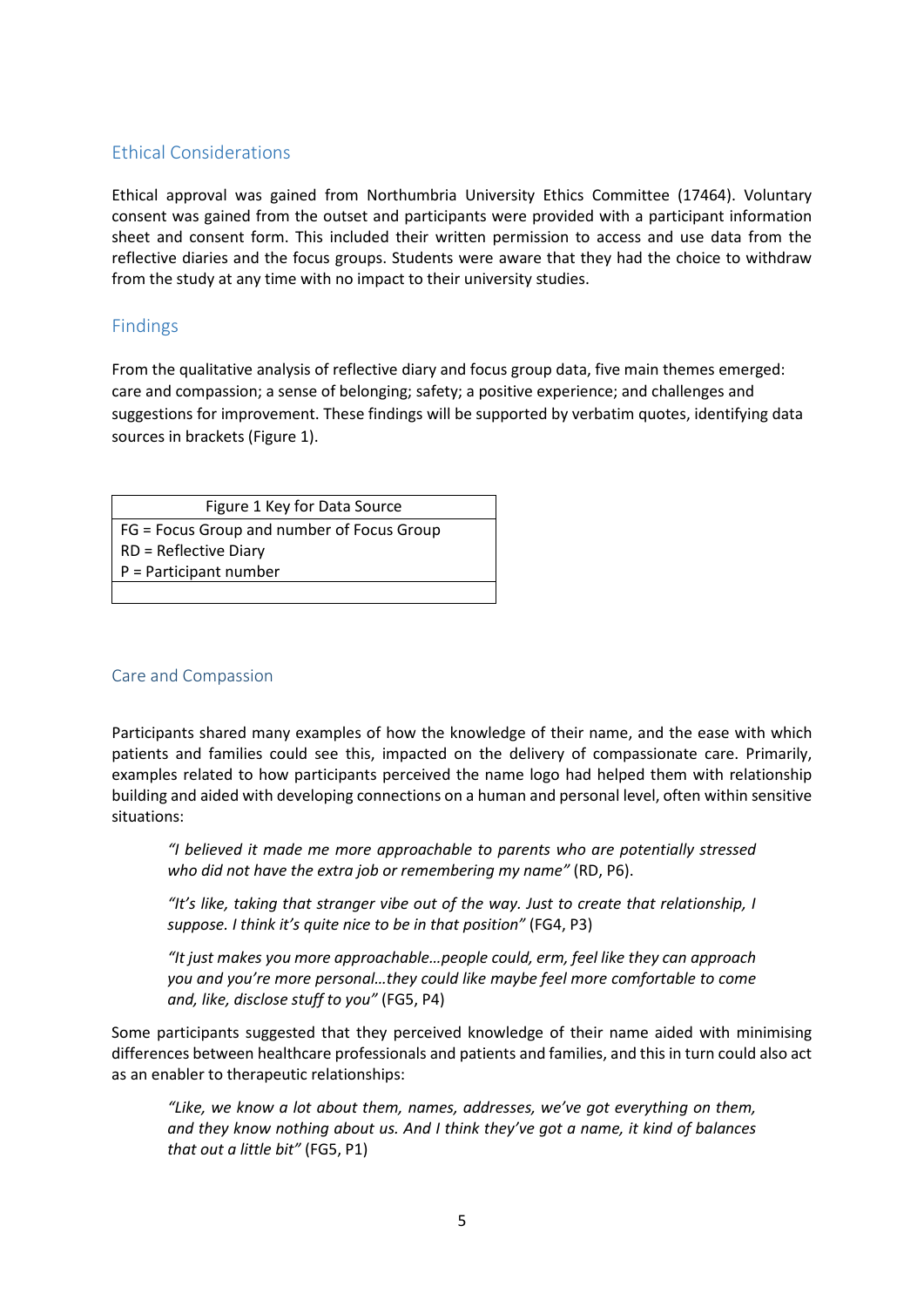*"I think it's that human element. 'Cos you can be a nurse and people expect you to give that kind of passion but when you put a name to it, they see that: oh, this is someone else who's just like me only they have a job to do as well and it's just things like that human touch"* (FG1, P3)

And one participant felt that awareness of their name through the logo assisted with the speed in which a relationship could be developed:

*"so, I think it's speeding up the process of building rapport and trust"* (FG4, P3)

Other examples included how the name logo acted as a conversation starter or took pressure off patients and families to remember names when they were focussed on wider events, or important information being discussed.

#### Sense of Belonging

Many participants shared examples and reflections about being called directly by their name and often compared this to experiences of being called *'the student'* during previous placement experiences:

*"Everyone called me by my name, not once was I called 'the student'"* (RD, P4)

*"I don't think I've been called 'the student' the whole time I've had this on"* (FG5, P1)

*"The parents as well, so the parents have used my name more than, I think, on any other placement before"* (FG1, P1)

Focus groups participants associated their name logo with starting conversations and integration within their placement team:

*"Someone commented on the spelling of my name…it's unusual…so I suppose it kind of started the conversation and then people asking sort of about the project and talking a bit about why we were doing it and what we were doing it for."* (FG3, P3)

*"they've just sort of spoke to me without having to be introduced"* (FG1, P5)

Many participants reflected on being referred to as *'the student'* on placement and how this could feel challenging when attempting to integrate into a clinical team. One participant compared their experiences of wearing and not wearing their name logo and how this affected their integration and sense of value:

*"I haven't always felt like an integrated part of that team because I'm just in a white uniform; I haven't got blue stripes and people do see you as just the student. But having that on, like, the doctors, like… You've got the F1s working with you who also have like, quick turnover, address you by name every time and I just think, for me personally, that does make you feel as if you're like a valued part of their team because you are… There is that human element; it's not just "oh, can you get the student to…" It's "oh, [name], can you do this?"* (FG1, P1)

This feeling of integration and belonging also presented as extending to how integrated students were within patient and family situations, with a positive association made between the name logo and a sense of belonging with patients, families and carers:

*"Yeah. And more familiarity as well, with like patients and families. Like, I've never had that before… Like, the families will come in and address you by your name straight away and it just feels much nicer than it ever has done before, when there's like, not*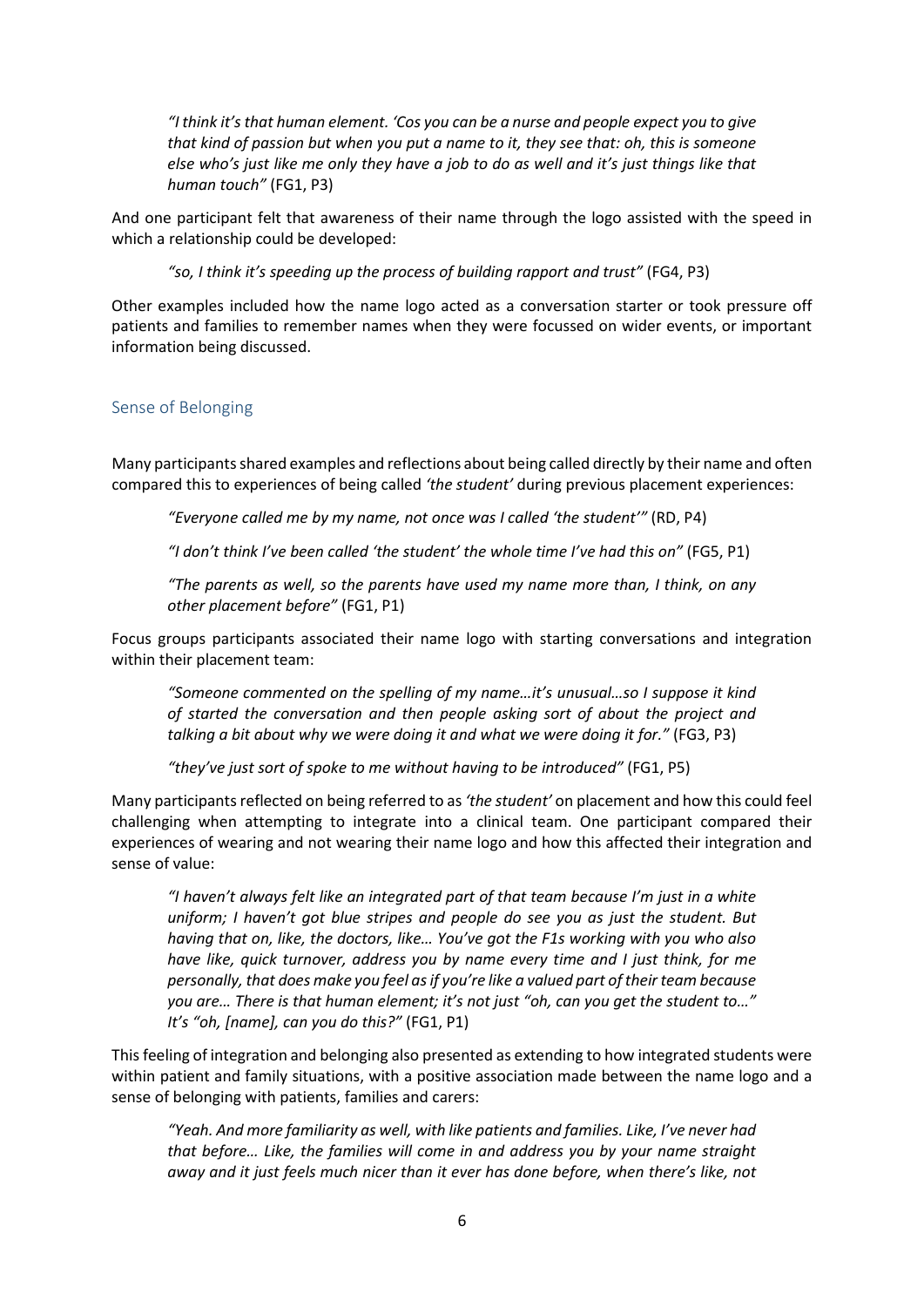*really that much engagement I've felt in the past with families…now that's changed because they just address you by your name straight away"* (FG1, P5)

Similarly, another focus group participant highlighted that the name logo not only assisted with a sense of belonging to the practice team, but also alluded to a link between the logo and a sense of belonging to the university:

*"The uniform belongs to me and I feel like I have an identity because my name is on the uniform, next to [University Name]"* (FG4, P3)

This sense of belonging elicited a positive emotional response among many of the participants involved, with words such as *'respect'*, feeling *'empowered'* and feeling *'valued'* discussed by focus group participants and within reflective diaries. This powerful positive emotional response to belonging within a clinical team was summarised by a focus group participant below:

*"There was one particular doctor that saw me…and he's identified me by that name, which really gives me goose bumps. You know? For somebody to like, call you by your name, it feels good. It really does…they don't refer also as a student, or 'that lady' or 'that girl over there', so it's really good."* (FG1, P4)

#### Safety

Participants recognised instances from their practice placement experiences where they associated wearing the name logo with a positive impact on patient safety. One participant suggested this could be linked to the time it may take to think about and remember names, suggesting that the name logo negated the need for people to think about this in time-pressured emergency situations:

*"If something happens, if you're standing there and your name's there, people can see and shout at you and you can be there and help if needed. Or, they can just shout your name and tell you to go and do something, like without having to think, like: oh, what's her name?"* (FG2, P3)

Similarly, one participant suggested that they themselves would respond more quickly to their name if they were in a high-pressure or time-sensitive scenario:

*"You respond faster to your name, don't you? So if they refer to you by your name, you're more likely to pay attention to something than if they're like "oy, student"… Kind of that disappears into the background noise a bit, whereas if someone goes "oy, [name]", like, you pay attention to your name"* (FG2, P4)

But it was not solely in emergency situations where participants recognised a link between creating safe environments and the clarity about names. One participant reflected on the importance of being clear about their responsibility to carry out routine aspects of patient care:

*"I've had people ask you for like drinks and such but like, referring to me as [name] rather than as student…if you don't get them a drink, they're going to get dehydrated"* (FG2, P3)

Participants also gave examples where the direct use of their name could increase feelings of responsibility and accountability for aspects of patient care:

*"cos they know who they've asked for help. So then if I went off and didn't do it, they could say "oh, well I asked [name] to do that"* (FG5, P1)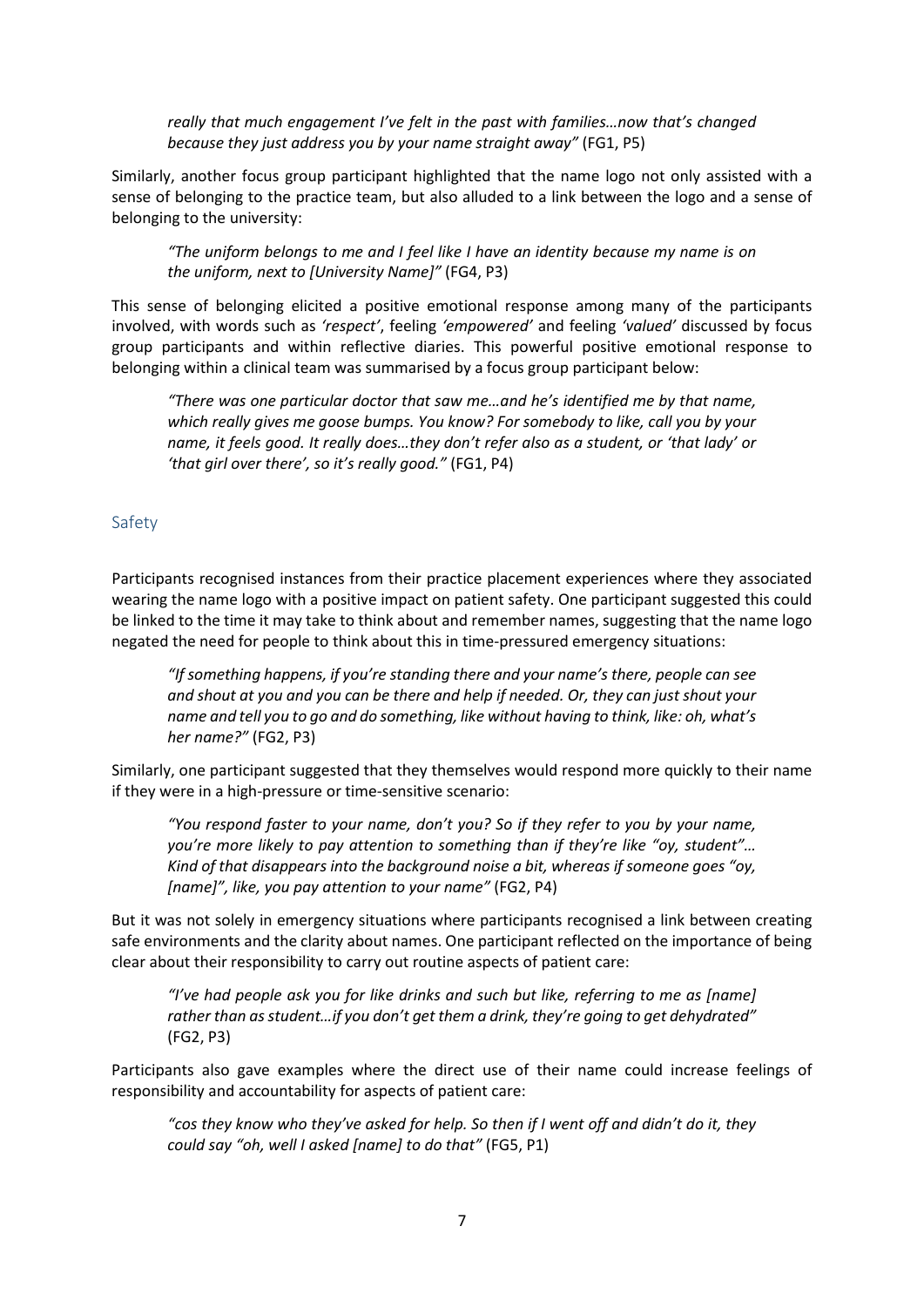Some practical elements of wearing the name logo were also associated with improvements to overall safety of patients and staff, with some comments about improving infection risk and risk of tissue damage when comparing to standard issue name badges. Participants also valued only having their first name printed on the uniform and compared this to first and surnames on identification badges which could make them vulnerable in some situations – for example if patients searched for them on social media.

But not all comments were reflective of positive links to patient and staff safety. One participant made a link between the placement of their name on the upper chest area of the uniform and feelings of vulnerability:

*"It's made us quite vulnerable to the men that are in there, 'cos obviously sexual offences and things like that; I've found that having it here hasn't really been… appropriate"* (FG2, P4)

## A Positive Experience

Participants shared some other over-riding reflections about positive aspects of wearing the name logo. Many participants highlighted positive reactions from their wider placement teams:

*"It was discussed during handover and in the office, where they wanted to know about it, [the team] would be keen to have it on their uniforms"* (RD, P29)

*"nurses on the team commented on how useful it was and how it helped them"* (RD, P6)

Another interesting positive element was that students reported that the name logo also assisted other people to spell their name, something that they had experienced difficulties with during previous placement experiences:

*"And they spell it right all the time but like before, never ever"* (FG2, P5)

Pragmatically, participants highlighted that a name logo as an integrated part of the uniform meant that the problems with forgetting, or not wearing a badge were minimised, with the name and information more accessible:

*"They just don't wear [badges]. Like, in mine, I don't know whether they don't have the badges… I mean, they have… On their uniform, they have 'staff nurse' and 'sister' written on it but they don't have any names. Like, so their badges are all worn round their neck but like, you can't see it 'cos they normally have it flipped over so you can never see what their name is."* (FG1, P1)

Other positive features highlighted by a small number of students was that the logo had potential to help patients and families with hearing impairments. For participants themselves, one more positive element was the fact that they did not have to remember to put on the integrated logo in the same way they would do with a name badge.

## Challenges and suggestions for improvement

It is important to note that not all participants shared positive experiences of wearing the name logo with some participants reflecting that they did not notice differences between practice experiences when wearing, and not wearing, the name logo.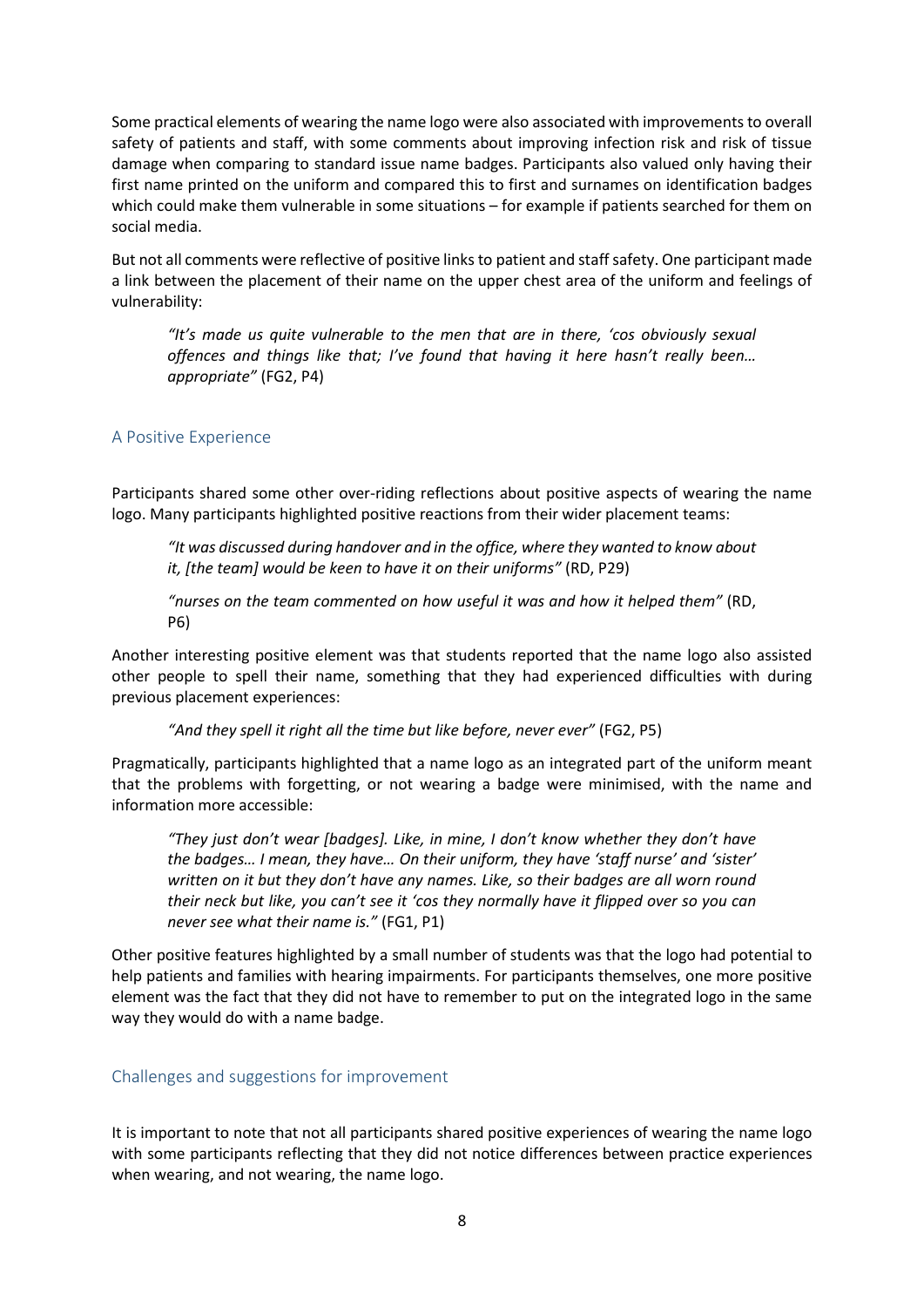*"No one mentioned my name or the uniform"* (RD, P24)

*"None of the staff really paid attention or asked about the uniform, service users did not either."* (RD, P65)

Some participant reflections indicated that this may be associated with the client group or the placement environment:

*"It was sort of redundant almost. I've been working with older people with severe dementia, so even if it was helpful that they can't remember your name audibly, nobody was looking and even if they did, it was unlikely to be recalled."* (FG5, P6)

Whilst other participants reflected that name logo should not directly alter the fundamental principles of verbal introductions or of providing high quality care:

*"Important to note even with this project before any patient contact, I introduce myself by name, then say I am the student"* (RD, P60)

The main suggestion for improvement linked to identifying a more appropriate place for the logo, rather than the chest area of the tunic:

*"I think for me, the only negativity is where it is. I've had a few staff saying "oh, what's your name, sorry" and I'm like [gestures] "[name]" and they're like "oh, sorry, I just didn't want to look". It's just where it is"* (FG2, P3)

*"all health care professionals noted the change in uniform and suggested it should be located higher up the tunic."* (RD, P61)

#### **Discussion**

The primary aim of the original #hellomynameis campaign was to promote compassionate care; it is significant that this emerged as a key theme from the findings. Participant quotes of how the name logo helped build relationships with vulnerable people and helped them to make personal connections, emphasised this link to compassion. This is particularly noteworthy as much of the literature discussing the link between the campaign and compassionate care is opinion-based and therefore it is important to support this with qualitative research of the student experience. The ability to develop improved compassionate relationships when healthcare professionals form meaningful individual connections with patients is identified in healthcare literature (Conroy *et al.*, 2017; Christiansen et al, 2015; Jones *et al.,* 2015).

It is important to reflect that it is perhaps the clear verbal introduction, rather than the printed logo, which improves compassionate and person-centred care and the importance of this verbal introduction is not disputed. However, the fact that students noticed differences in their relationships with patients and families when wearing the logo suggests that it acted as an important enabler to overcome some of the inherent challenges to remembering names or to making personal connections. Furthermore, such an initiative is a valuable contribution to overcoming the widely acknowledged barriers to delivering compassionate care that are often identified (Christiansen *et al.*, 2015; Jones *et al.*, 2016), and the challenges of compassion fatigue and the tendency for healthcare professionals to distance themselves from emotional connections with patients and families (Austin, 2009).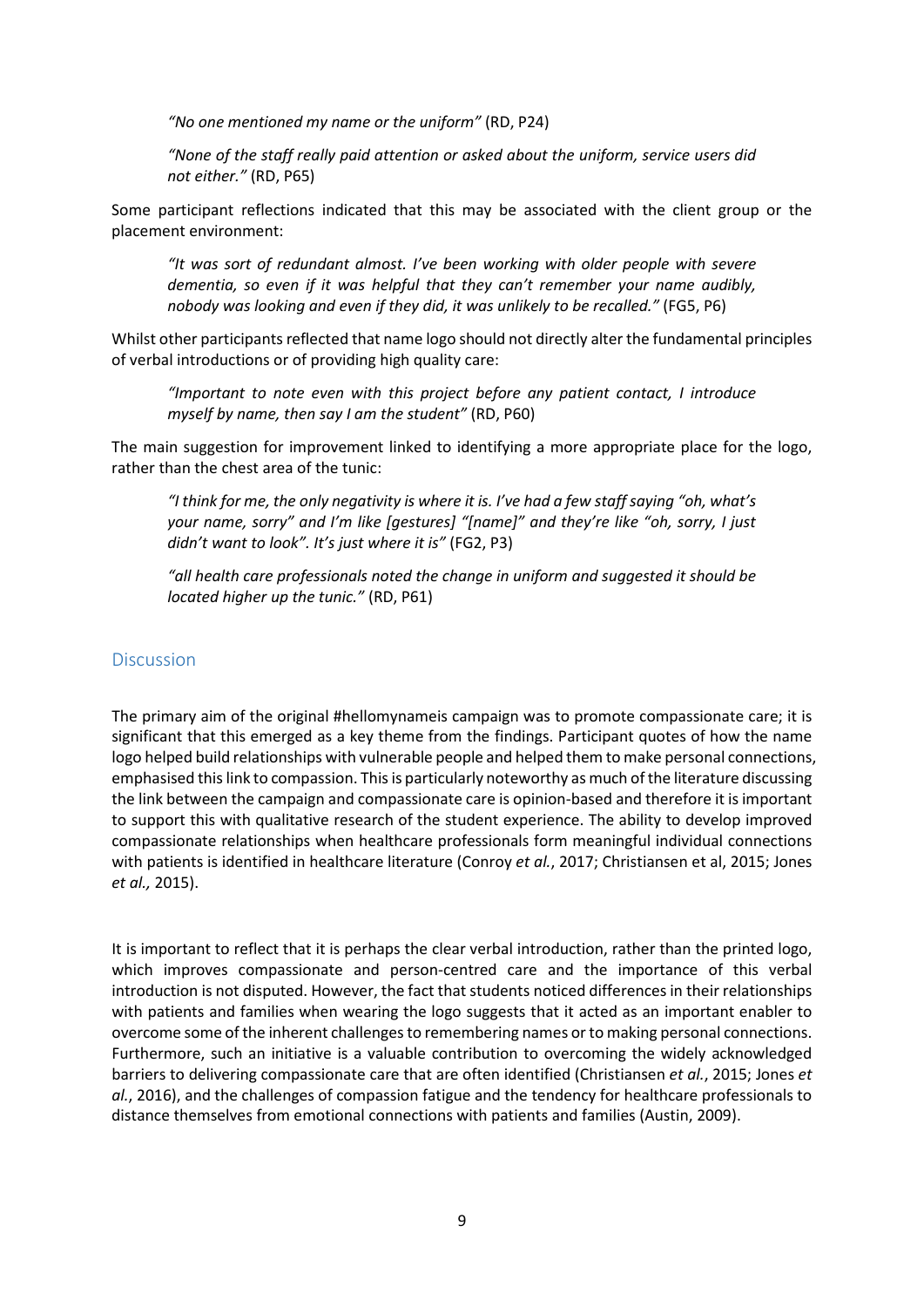The findings of this research study demonstrate that the act of being addressed by their name is a powerful catalyst for belonging and team integration for students – with a perceived link between the sense of involvement and an increased sense of responsibility among students. Participants reflected that they have had the experience of being called *'the student'* on other placements and this issue of being called *'doctor', 'nurse',* or *'student'* is very much a part of the culture within healthcare. For participants, the experience of being called *'the student'* rather than their name can contribute to feeling undervalued (Martin, 2019). The lived experience of the participants in this study linked the use of personal names to feelings of value, esteem and belonging. Arguably, helping the student to make meaningful emotional connections in learning within the affective domain leading to transformational learning (Mezirow, 2000).

Furthermore, critics suggest labels such as *'the doctor'* or *'the nurse'* risk people feeling more a function of care and challenges the personal involvement in care acting (Eckardt & Lindfelt, 2019). Participant quotes suggested a sense of identity in practice corresponded with a sense of value as a member of the team and supports the notion that being known by name helps to facilitate a more personal and embodied care-giving experience (Martin, 2019). Whilst it is widely acknowledged that one can read a name badge or ask a person's name to achieve the same result, any change to facilitate the personalisation should be welcomed.

The NHS Improvement's Patient Safety Team (Safety Initiative Group, 2018) highlight that specific, spoken words and introductions such as names can be critical in clinical practice. Consequently, inadequacies related to information exchanges, such as those which may occur if information is not received by the person for whom it was intended, can result in misunderstandings or delays in care (Safety Initiative Group, 2018). Sarcevic, Palen and Burd (2011) highlight the importance of role identification in emergency situations and areas such as Accident and Emergency where individuals may not be familiar with one another but need to work efficiently and effectively together to manage critical care settings. Hindmarsh and Pilnick (2002) identify that this lack of familiarity can occur in operating departments when unfamiliar colleagues meet for a period, to work as a team. Sarcevic, Palen and Burd (2011) argue that when assigning tasks in critical situations, leaders are often forced to direct their instructions to the team at large rather than being able to instruct an individual with their name which can lead to delays in the task being accomplished.

Links between introductions and a culture of patient safety is identified by the World Health Organisation Surgical Safety Checklist (WHO, 2009); the first factor to be established before skin incision is the introduction to the person. But even with verbal introductions, some studies suggest that retention of names can be poor, and that the introduction may be a procedural task rather than something that staff attend to and remember (Birnbach *et al*, 2017).

The study findings demonstrate participant acknowledgement of increased recognition and retention of personal names which was often attributed to the use of the name logo. As such situations where direct use of name was encountered, this was highlighted by the participants as having resulted in more prompt action or enabled a team member to give clearer instruction in an emergency, echoing the literature (Sarcevic, Palen and Burd, 2011). Although beyond the scope of this study to make direct causal claims between the name logo and improvements to patient safety, participant perceptions do suggest an important link which could be evaluated by further research. Furthermore, any initiative which improves communication within teams, whilst facilitating direct responsibility or ownership of actions, is likely to have a positive impact on safe and effective patient care.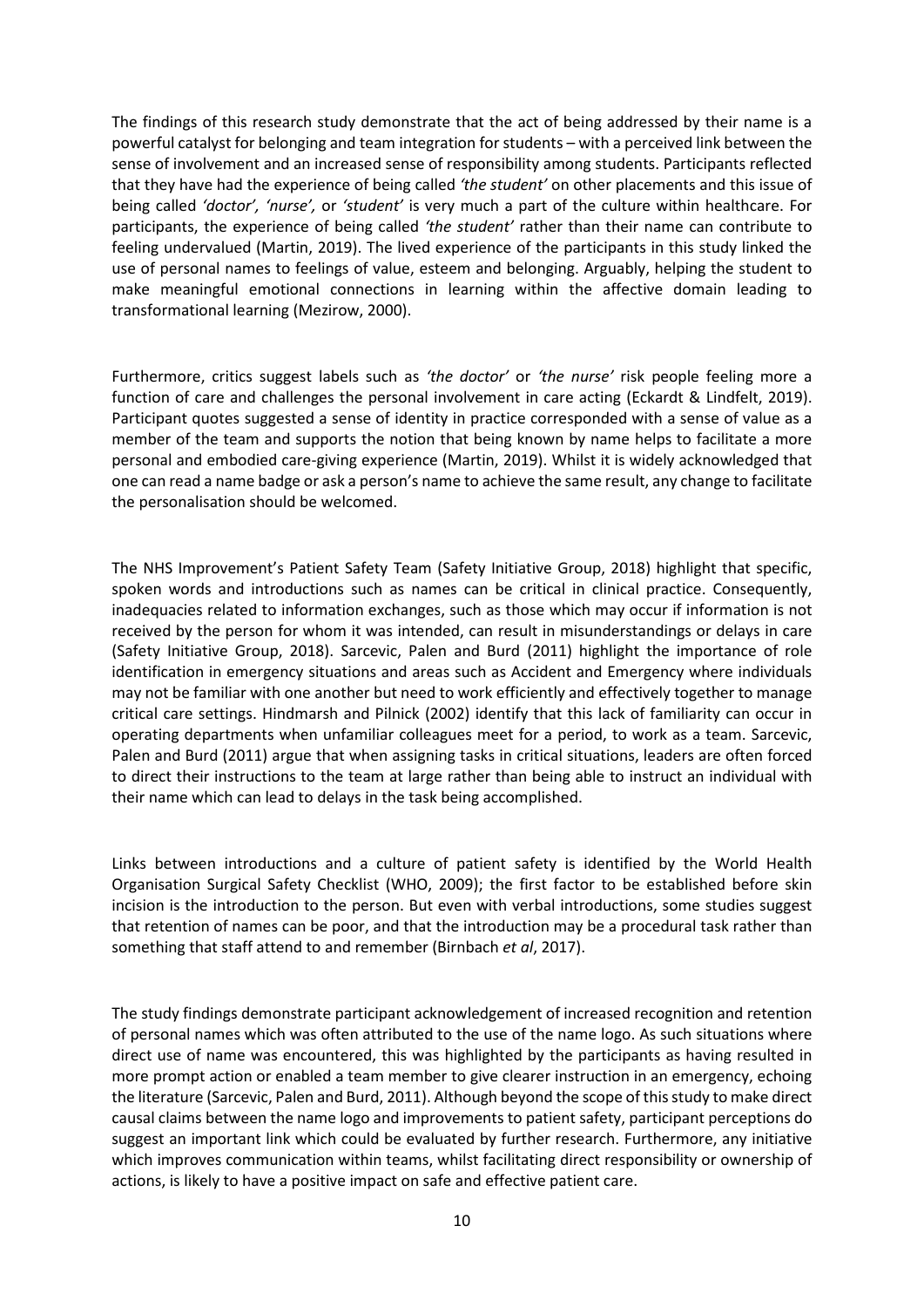It was undoubtedly a pleasing element of the study that student participants discussed the value they placed on the initiative and there was reference made to the value noted by their student and practice colleagues. Some data extracts did suggest participants had not noted any difference although this was mainly gathered from reflective diary extracts, which were collected after week one. Interestingly, this perception seemed to have changed by the time of the focus groups, with most participants reporting positive reflections and experiences. Although, it is important to recognise that those who attended the focus groups may have been those who had positive experiences of the project and were more invested overall in the research study. The main suggestion for improvement was the positioning of the logo on the uniform. There was recognition that for MH, LD and OT students working in secure areas that patients could make inappropriate comments, and this may impact on the healthcare student-patient relationship (Conroy *et al*, 2017). This is an important point to note from both a patient and staff safety perspective and will help to inform future decisions about how to implement the initiative on a wider scale.

A strength of the case study design was the multiple approaches to data collection which meant the issues could be examined at different time points and through methods which encouraged individual reflection and group discussion. The recruitment of participants from different professional programmes was also a strength of the study. However, it is acknowledged that numbers from some disciplines were low. Therefore, in order to protect the anonymity of the participants from those professional programmes, we have not attributed quotes to different groups. Although, developing an understanding of whether the themes above are experienced by different groups in different ways presents opportunities for further research. Research using real-time immersive methods to further understand the links to improved communication, or the link to patient safety would also offer important developments to knowledge. Finally, and returning to the primary aim of the #hellomynameis initiative, research to understand the patient and family perspective of the impact on person-centred compassionate care would provide additional insight on this important theme.

#### Conclusion

Findings from this study suggest that a clear and visible name logo has perceived links to providing compassionate personalised care and patient safety. Findings also suggest that it assists with teamworking and integration and was an initiative which, in the main, was positively received by those students wearing the logo and their wider teams. Moreover, this may be a catalyst for encouraging all individuals, irrespective of grade to feel involved and be accountable and can help students to feel valued members of healthcare teams. Therefore, we are working towards this initiative becoming an established part of the uniform for healthcare professional students within our institution and for this to act as a visible reminder for students to be advocates and champions for the overall campaign. Beyond this, we then look forward to sharing this initiative with wider organisations and practicepartners to involve the wider healthcare and multi-professional workforce. We will also utilise feedback from students about the placement of the logo to improve the design and emphasis how the printed logo should be an adjunct to, not a substitute for, clear verbal introductions in all practice settings.

We return to the fundamental principle that the use of names is a key feature in human relationships and the delivery of compassionate care, and we advocate the use of the #hellomynameis campaign – more specifically a printed name logo on uniforms - for all healthcare professionals and students. Whilst there will be cost and pragmatic considerations to resolve, we believe this simple, yet powerful,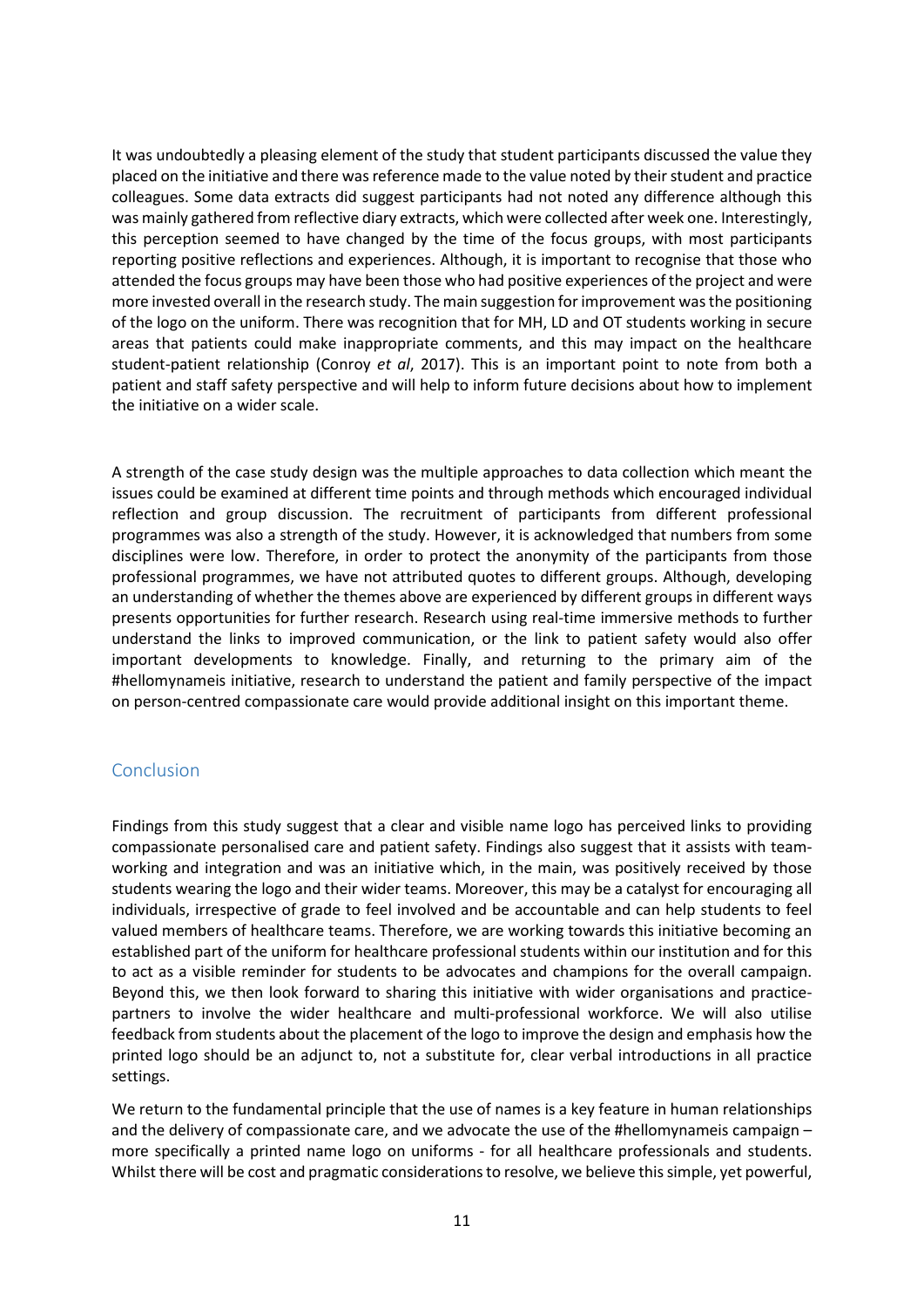initiative can make a meaningful difference to compassionate, collaborative and safe care and can empower and enable both staff and patients.

#### Acknowledgements

This study was supported by the National and International Campaign founded by Kate Granger and her husband Chris Pointon and the Head of Department (Nursing, Midwifery and Health, Northumbria University).

Declaration of interest statement

No conflicts or interests to declare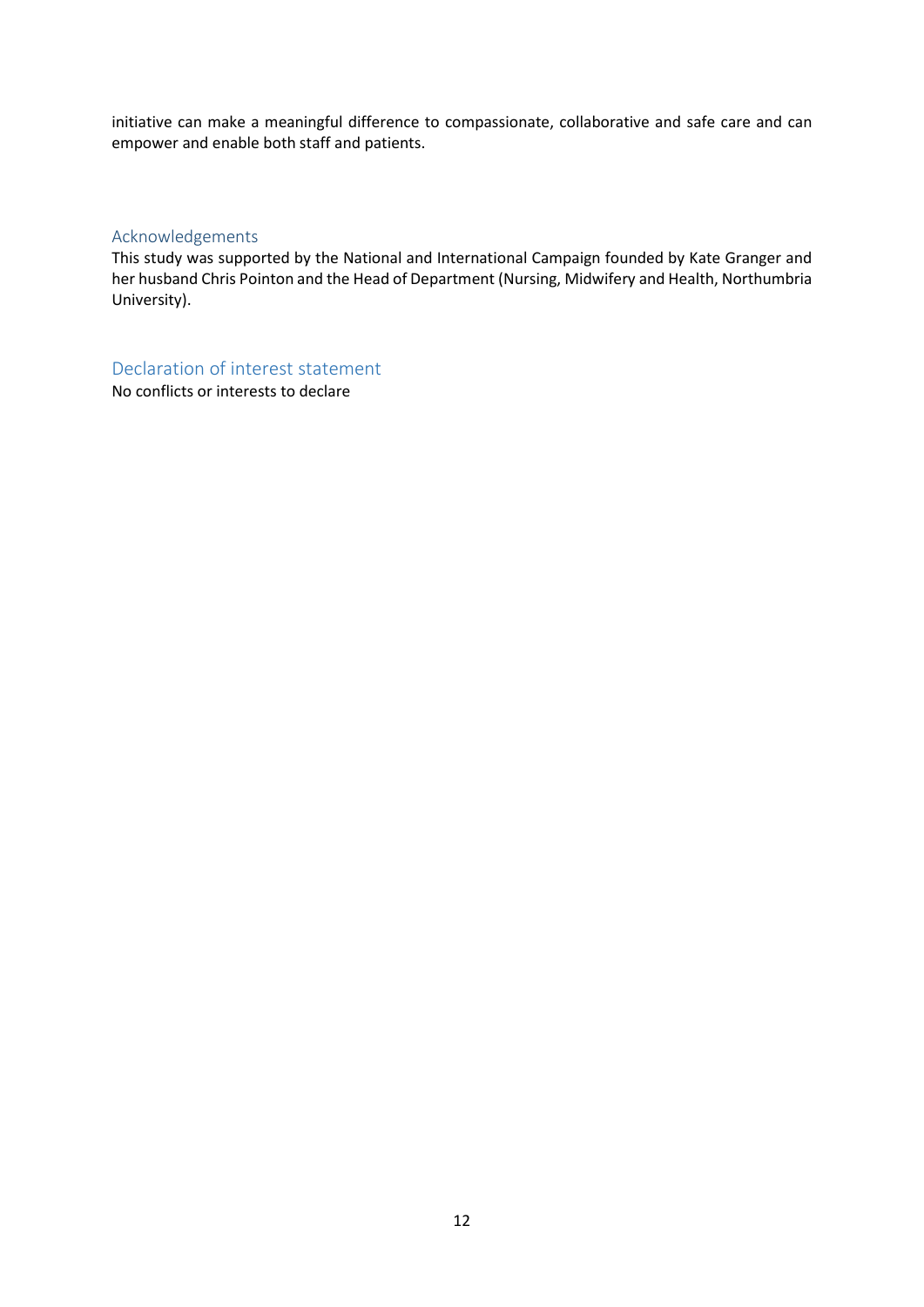## References

Austin, W. (2009). Compassion Fatigue: The Experience of Nurses. *Ethics and Social Welfare,* 3(2), 195-214

Baverstock, A., Finlay, F. (2020). #hellomynameis. *Archives of Disease in Childhood - Education and Practice.* 105, pp63.

Bedwell, C., Mcgowan, L., & Lavender, T. (2012). Using diaries to explore midwives' experiences in intrapartum care: An evaluation of the method in a phenomenological study. *Midwifery, 28*(2), 150- 155

Bhaskar, R. (1978) A realist theory of science. Harvester Press: Sussex.

Birnbach, D., Rosen, L., Fitzpatrick, M., Paige, J. & Arheart, K. (2017). Introductions during time-outs: do surgical team members know one another's names? *The Joint Commission Journal on Quality and Patient Safety,* 43 (6), 284-288.

Blumer, H. (1969) Symbolic Interactionism: Perspective and Method. Englewood Cliffs (N.J.): Prentice-Hall

Campbell, S. (2015). Conducting Case Study Research. *Clinical Laboratory Science*, 28(3), 201–205.

Chesser-Smyth, PA. (2005). The lived experiences of general student nurses on their first clinical placement: a phenomenological study. *Nurse Education in Practice.* 5, pp. 320-327

Christiansen, A., O'Brien, MR., Kirton, JA., Zubairu, K., Bray, L. (2015). Delivering compassionate care: the enablers and barriers. *British Journal of Nursing,* 24(16), 833-837.

Conroy, T. Feo, R. Boucaut, R. et al (2017). Role of effective nurse-patient relationships in enhancing patient safety. *Nursing Standard,* 31(49), 53-61.

Eckardt, M. & Lindfelt, M. (2018). An analysis of nursing students' ethical conflicts in a hopsital. *Nursing Ethics,* 26 (7-8) 2413-2416.

[Evans, W., Kelly, B. \(2004\)](https://www.sciencedirect.com/science/article/pii/S0260691711001195#bbb0055). Pre-registration diploma student nurse stress and coping measures. *Nurse Education Today.* 24(6), pp. 473-482

Francis, R. (2013). Report of the Mid-Staffordshire NHS Foundation Trust Public Inquiry. The Stationary Office: London.

Granger, K. (2013). Healthcare staff must properly introduce themselves to patients. British Medical Journal. BMJ 2013;347:f5833 doi: 10.1136/bmj.f5833

Haigh, F., Kemp, L., Bazeley, P. & Haigh, N. (2019). Developing a critical realist informed framework to explain how the human rights and social determinants of health relationship works. BMC Public Health. Available online at: [https://doi.org/10.1186/s12889-019-7760-7.](https://doi.org/10.1186/s12889-019-7760-7) Accessed on 23.10.20

Health and Care Professions Council (HCPC) (2018a). The standards of proficiency for physiotherapists. [Online] https://www.hcpc-uk.org/standards/standards-ofproficiency/physiotherapists/. Accessed on 05/05/2020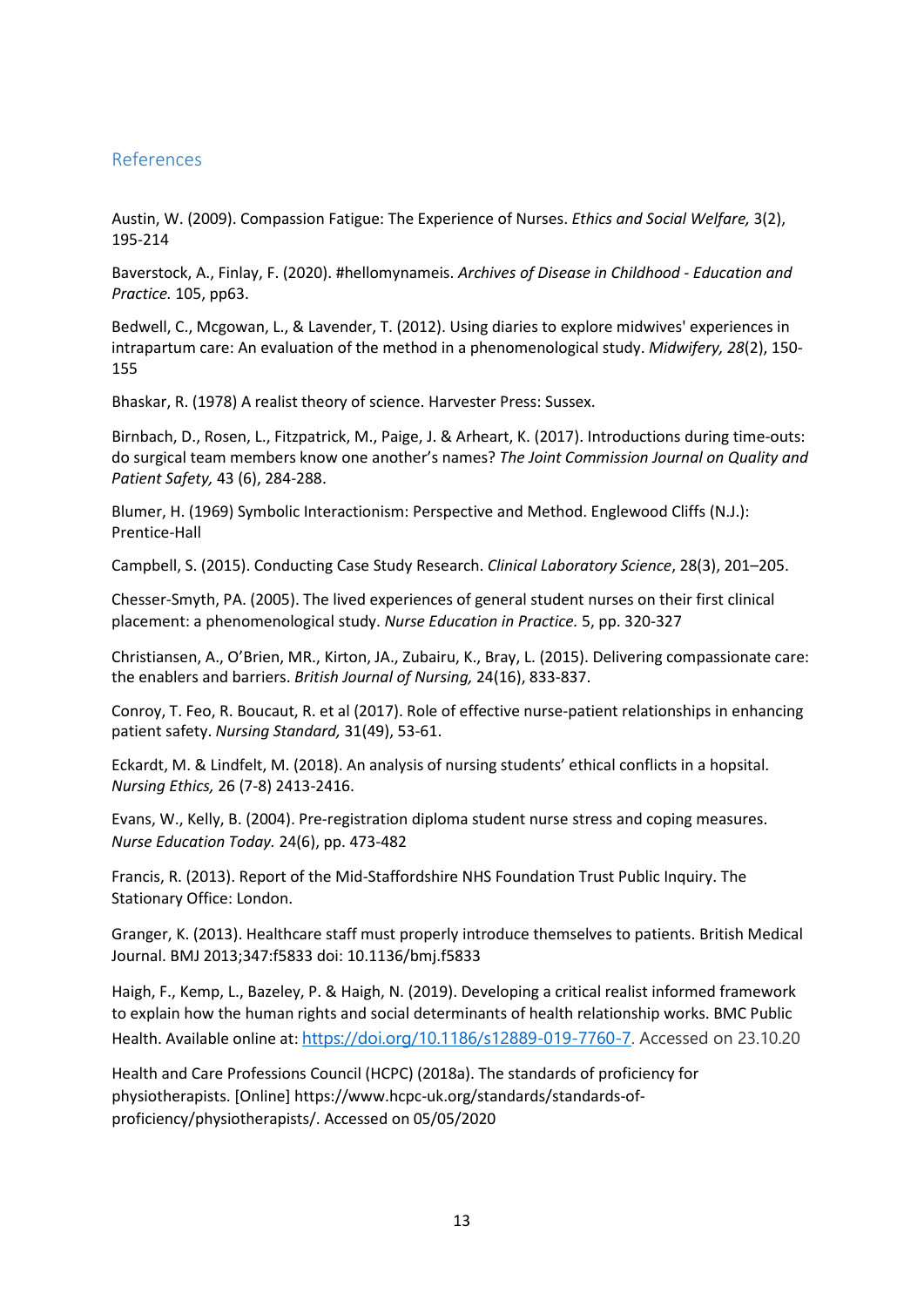Health and Care Professions Council (HCPC) (2018b). The standards of proficiency for occupational therapists. [Online]. https://www.hcpc-uk.org/standards/standards-of-proficiency/occupationaltherapists/. Accessed on 05/05/2020.

Hindmarsh, J. and Pilnick, A. (2002). The Tacit Order of Teamwork: Collaboration and Embodied Conduct in Anaesthesia. *The Sociology Quarterly*, 43(2), 139-163.

Jones, J., Winch, S., Strube, P., Mitchell, M., Henderson, A. (2016). 'Delivering compassionate care in intensive care units: nurses' perceptions of enablers and barriers', *Journal of Advanced Nursing.*  72(12), 3137-3146.

Kitson A., Conroy T., Kuluski, K., Locock, L. & Lyons, R. (2013). Reclaiming and Redefining the Fundamentals of Care: Nursing's Response to Meeting Patients' Basic Human Needs. University of Adelaide. Available online at

[https://hekyll.services.adelaide.edu.au/dspace/bitstream/2440/75843/1/hdl\\_75843.pdf.](https://hekyll.services.adelaide.edu.au/dspace/bitstream/2440/75843/1/hdl_75843.pdf) Accessed on 29.10.20

Krueger, R. and Casey, A. (2014). Focus Groups. A Practical Guide for Applied Research (5th Edition). California: Sage Publications Ltd.

Lincoln, Y. & Guba, E. (1989). Fourth generation evaluation. London: Sage Publications.

Martin, A. (2019). #hello, my name is Abby, so don't call me the student. *Nursing Standard,* 34(4) p23.

Maslow, A.H. (1943). A theory of human motivation. *Psychological Review*, 50(4), 370–96. Retrieved from<http://psychclassics.yorku.ca/Maslow/motivation.htm>

Mezirow, J. (2000). Learning as transformation : critical perspectives on a theory-in-progress. San Francisco, Wiley.

Miles, M. and Huberman, A. (1994). Qualitative data analysis: an expanded sourcebook 2nd ed., Thousand Oaks: Sage Publications

Nursing and Midwifery Council (2018). The Code: Professional Standards of Practice and Behaviour for Nurses and Midwives. NMC, London.

NHS England (2015). Compassionate Care Awards will be my legacy. Available online at: [https://www.england.nhs.uk/blog/kate-granger-4/.](https://www.england.nhs.uk/blog/kate-granger-4/) Accessed on 29.10.20

Royal College of Occupational Therapists (RCOT). (2017). Professional standards for occupation therapy practice. [Online]. Available from [https://www.rcot.co.uk/practice-resources/rcot](https://www.rcot.co.uk/practice-resources/rcot-publications/downloads/professional-standards)[publications/downloads/professional-standards.](https://www.rcot.co.uk/practice-resources/rcot-publications/downloads/professional-standards) Accessed on 05/05/2020.

Safety Initiative Group (2018). Annex: Much More Than Words. [Online]. Available fromhttps://improvement.nhs.uk/resources/improving-safety-critical-spoken-communication/. Accessed on 18/7/19

Sarcevic A, Palen, L. and Burd, R. (2011). Coordinating time-critical work with role-tagging. Proceedings of the 2011 ACM Conference on Computer Supported Cooperative Work. 19th-23rd March 2011 at Hangzhou, China. DOI:10.1145/1958824.1958896.

Simons, H (2009). Case Study Research in Practice. London: SAGE.

Stake, R. (2000) 'The case study method in social inquiry'. In Gomm, R., Hammersley. & Foster, P. (Eds) (2000) Case Study Method. London: Sage Publications, 19-26.